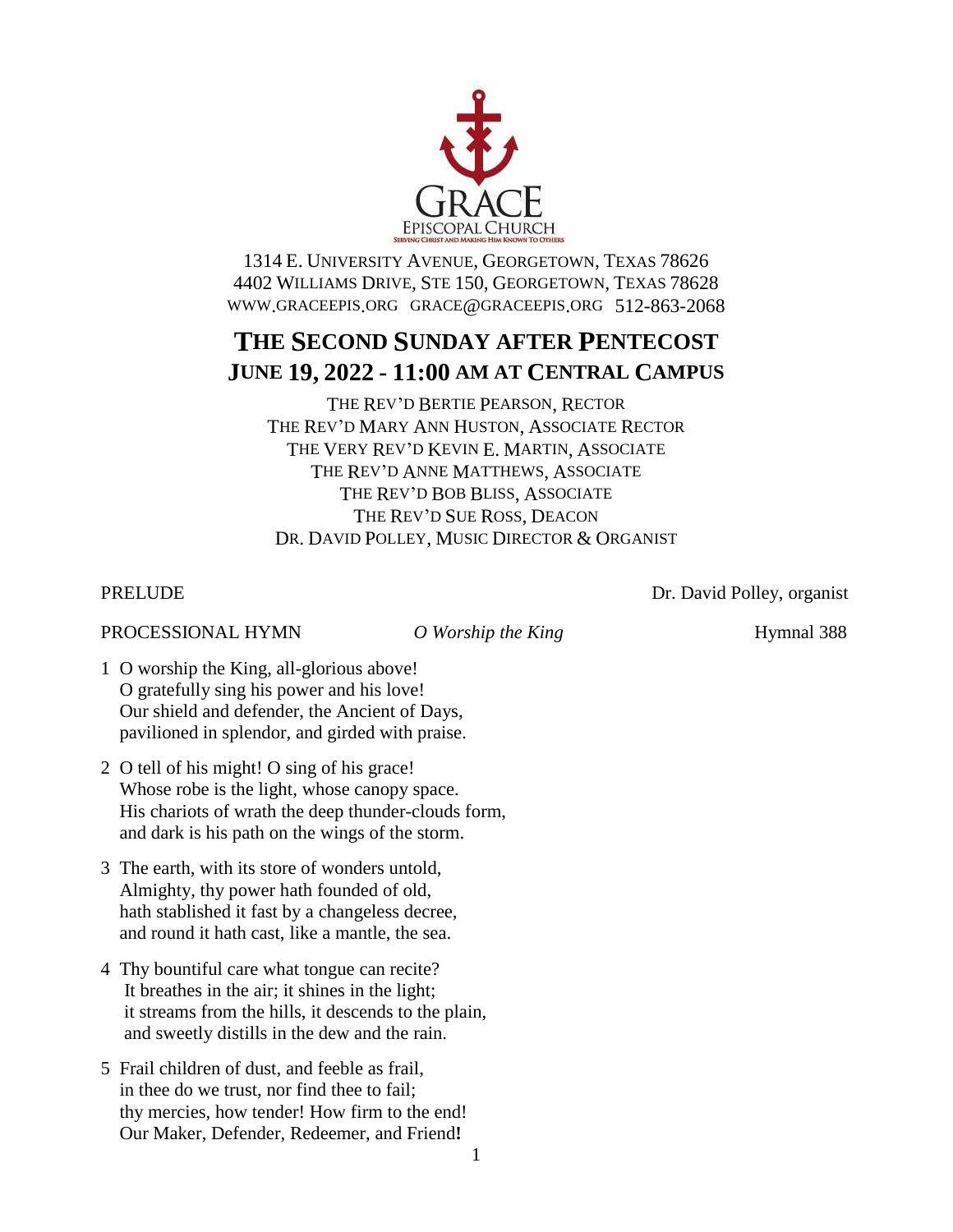#### OPENING ACCLAMATION BCP 355

#### Blessed be God: Father, Son, and Holy Spirit. **And blessed be his kingdom, now and for ever. Amen.**

#### COLLECT FOR PURITY

Almighty God, to you all hearts are open, all desires known, and from you no secrets are hid: Cleanse the thoughts of our hearts by the inspiration of your Holy Spirit, that we may perfectly love you, and worthily magnify your holy Name; through Christ our Lord. **Amen.**

*GLORIA* Hymnal S-278

| Glory to God in the highest,                                        |
|---------------------------------------------------------------------|
| and peace to his people on earth.                                   |
| Lord God, heavenly King, almighty God and Father,                   |
| we worship you, we give you thanks,                                 |
| we praise you for your glory.                                       |
| Lord Jesus Christ, only Son of the Father,                          |
| Lord God, Lamb of God,                                              |
| you take away the sin of the world: have mercy on us;               |
| you are seated at the right hand of the Father: receive our prayer. |
| For you alone are the Holy One, you alone are the Lord,             |
| you alone are the Most High,                                        |
| Jesus Christ, with the Holy Spirit,                                 |
| in the glory of God the Father. Amen.                               |
|                                                                     |

#### THE COLLECT OF THE DAY

The Lord be with you. **And also with you.** Let us pray.

O Lord, make us have perpetual love and reverence for your holy Name, for you never fail to help and govern those whom you have set upon the sure foundation of your loving-kindness; through Jesus Christ our Lord, who lives and reigns with you and the Holy Spirit, one God, for ever and ever. **Amen.**

#### THE LITURGY OF THE WORD

#### THE FIRST READING ISLAMIC STOLEN THE FIRST READING

I was ready to be sought out by those who did not ask, to be found by those who did not seek me. I said, "Here I am, here I am," to a nation that did not call on my name. I held out my hands all day long to a rebellious people, who walk in a way that is not good, following their own devices; a people who provoke me to my face continually, sacrificing in gardens and offering incense on bricks; who sit inside tombs, and spend the night in secret places; who eat swine's flesh, with broth of abominable things in their vessels; who say, "Keep to yourself, do not come near me, for I am too holy for you." These are a smoke in my nostrils, a fire that burns all day long.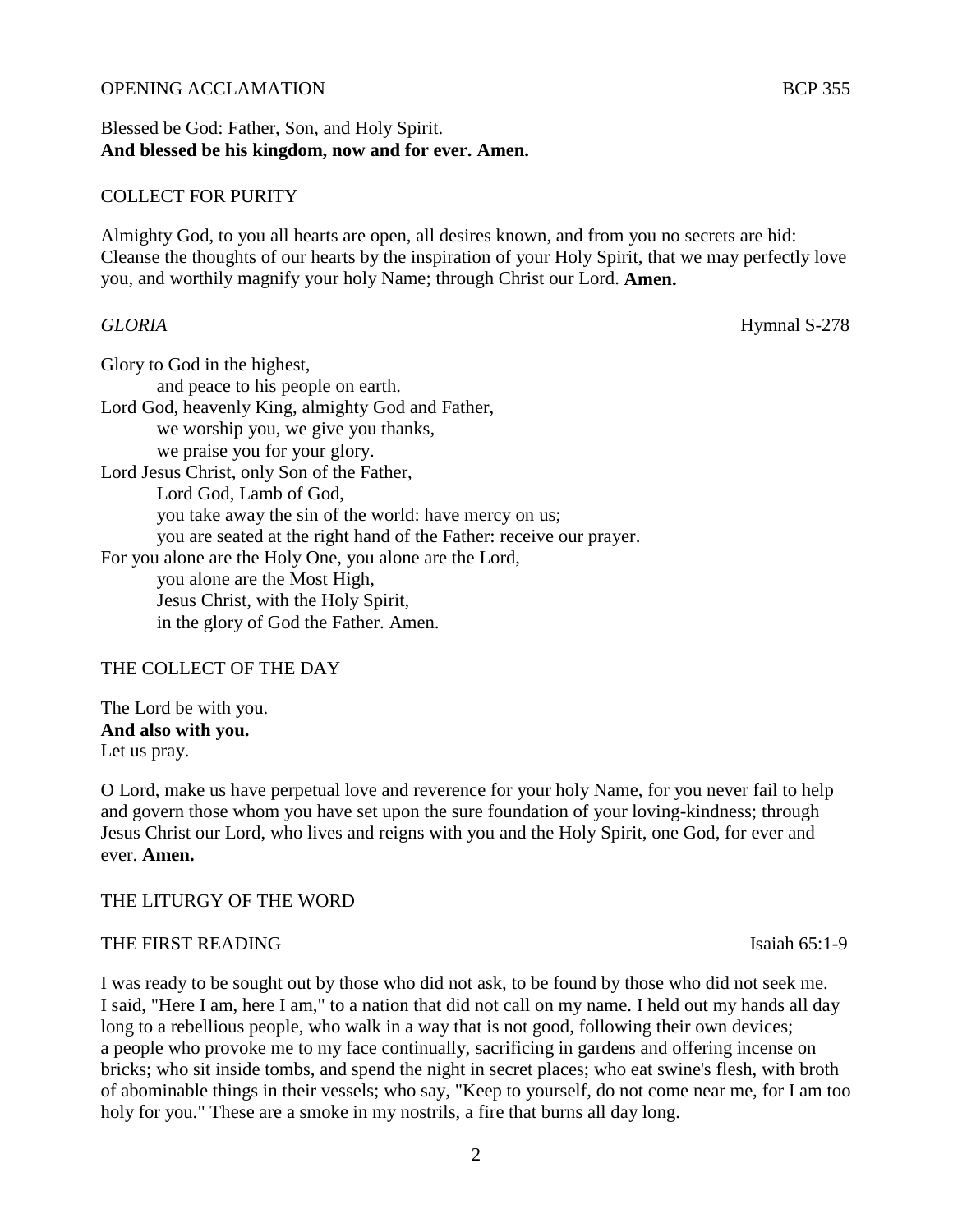See, it is written before me: I will not keep silent, but I will repay; I will indeed repay into their laps their iniquities and their ancestors' iniquities together, says the LORD; because they offered incense on the mountains and reviled me on the hills, I will measure into their laps full payment for their actions. Thus says the LORD: As the wine is found in the cluster, and they say, "Do not destroy it, for there is a blessing in it," so I will do for my servants' sake, and not destroy them all. I will bring forth descendants from Jacob, and from Judah inheritors of my mountains; my chosen shall inherit it, and my servants shall settle there.

The Word of the Lord. **Thanks be to God.**

### PSALM 22:18-27

| 18 Be not far away, O LORD; *                                       |
|---------------------------------------------------------------------|
| you are my strength; hasten to help me.                             |
| 19 Save me from the sword, *                                        |
| my life from the power of the dog.                                  |
| 20 Save me from the lion's mouth, *                                 |
| my wretched body from the horns of wild bulls.                      |
| 21 I will declare your Name to my brethren; *                       |
| in the midst of the congregation I will praise you.                 |
| 22 Praise the LORD, you that fear him; *                            |
| stand in awe of him, O offspring of Israel;                         |
| all you of Jacob's line, give glory.                                |
| 23 For he does not despise nor abhor the poor in their poverty;     |
| neither does he hide his face from them; *                          |
| but when they cry to him he hears them.                             |
| 24 My praise is of him in the great assembly; *                     |
| I will perform my vows in the presence of those who worship him.    |
| 25 The poor shall eat and be satisfied,                             |
| and those who seek the LORD shall praise him: *                     |
| "May your heart live for ever!"                                     |
| 26 All the ends of the earth shall remember and turn to the LORD, * |
| and all the families of the nations shall bow before him.           |
| 27 For kingship belongs to the LORD; *                              |
| he rules over the nations.                                          |

### THE SECOND READING Galatians 3:23-29

Now before faith came, we were imprisoned and guarded under the law until faith would be revealed. Therefore the law was our disciplinarian until Christ came, so that we might be justified by faith. But now that faith has come, we are no longer subject to a disciplinarian, for in Christ Jesus you are all children of God through faith. As many of you as were baptized into Christ have clothed yourselves with Christ. There is no longer Jew or Greek, there is no longer slave or free, there is no longer male and female; for all of you are one in Christ Jesus. And if you belong to Christ, then you are Abraham's offspring, heirs according to the promise.

The Word of the Lord. **Thanks be to God.**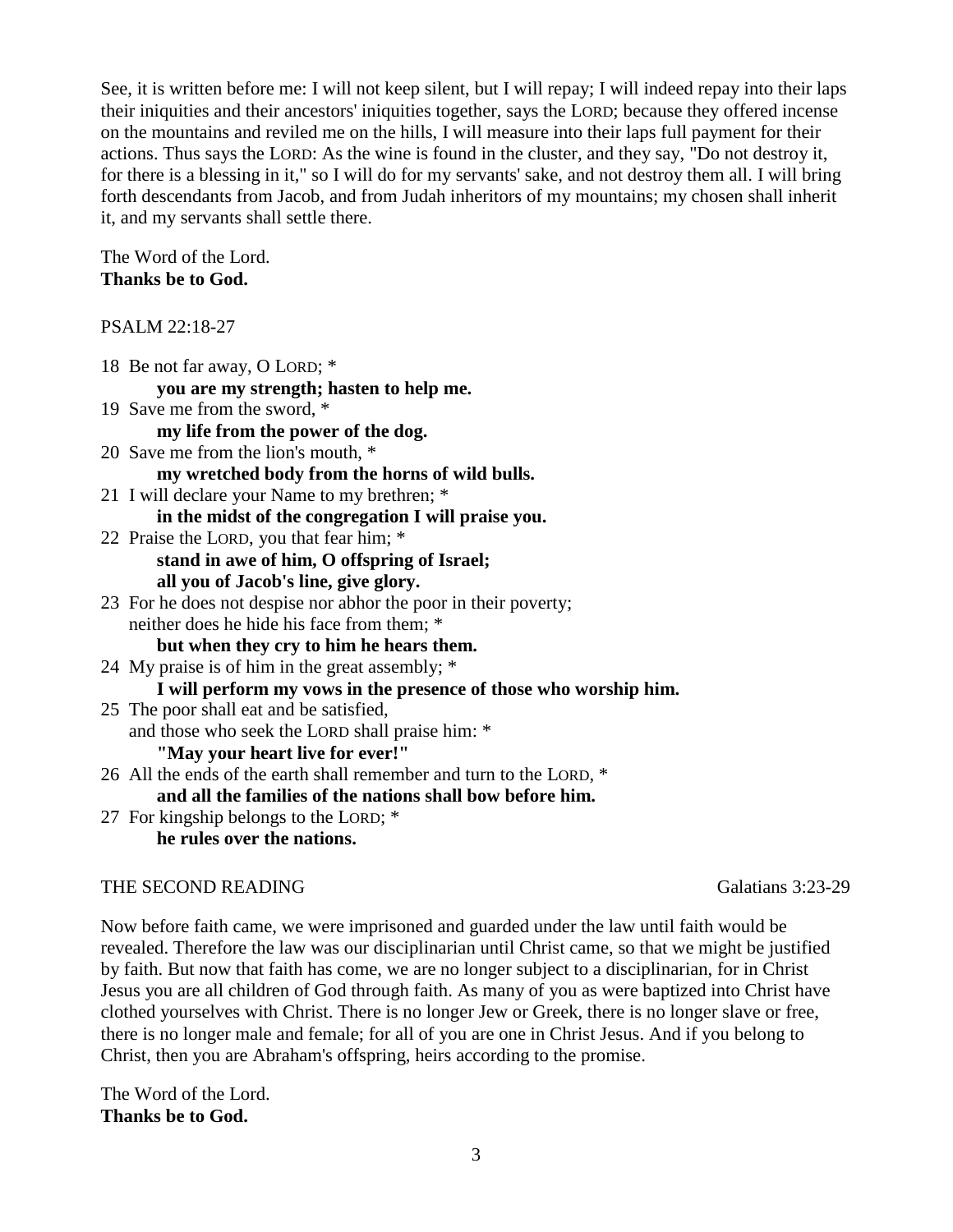- 1 Sing praise to our Creator, O you of Adam's race— God's children by adoption, baptized into his grace.
- 2 To Jesus Christ give glory, God's co-eternal Son; as members of his Body we live in him as one.
- 3 And praise the Holy Spirit poured forth upon the earth; who sanctifies and guides us, made strong in our rebirth.

### THE GOSPEL

The Holy Gospel of our Lord Jesus Christ according to Luke. **Glory to you, Lord Christ.**

The Gospel Proclamation Luke 8:26-39

Jesus and his disciples arrived at the country of the Gerasenes, which is opposite Galilee. As he stepped out on land, a man of the city who had demons met him. For a long time he had worn no clothes, and he did not live in a house but in the tombs. When he saw Jesus, he fell down before him and shouted at the top of his voice, "What have you to do with me, Jesus, Son of the Most High God? I beg you, do not torment me"—for Jesus had commanded the unclean spirit to come out of the man. (For many times it had seized him; he was kept under guard and bound with chains and shackles, but he would break the bonds and be driven by the demon into the wilds.) Jesus then asked him, "What is your name?" He said, "Legion"; for many demons had entered him. They begged him not to order them to go back into the abyss.

Now there on the hillside a large herd of swine was feeding; and the demons begged Jesus to let them enter these. So he gave them permission. Then the demons came out of the man and entered the swine, and the herd rushed down the steep bank into the lake and was drowned.

When the swineherds saw what had happened, they ran off and told it in the city and in the country. Then people came out to see what had happened, and when they came to Jesus, they found the man from whom the demons had gone sitting at the feet of Jesus, clothed and in his right mind. And they were afraid. Those who had seen it told them how the one who had been possessed by demons had been healed. Then all the people of the surrounding country of the Gerasenes asked Jesus to leave them; for they were seized with great fear. So he got into the boat and returned. The man from whom the demons had gone begged that he might be with him; but Jesus sent him away, saying, "Return to your home, and declare how much God has done for you." So he went away, proclaiming throughout the city how much Jesus had done for him.

The Gospel of the Lord. **Praise to you, Lord Christ.**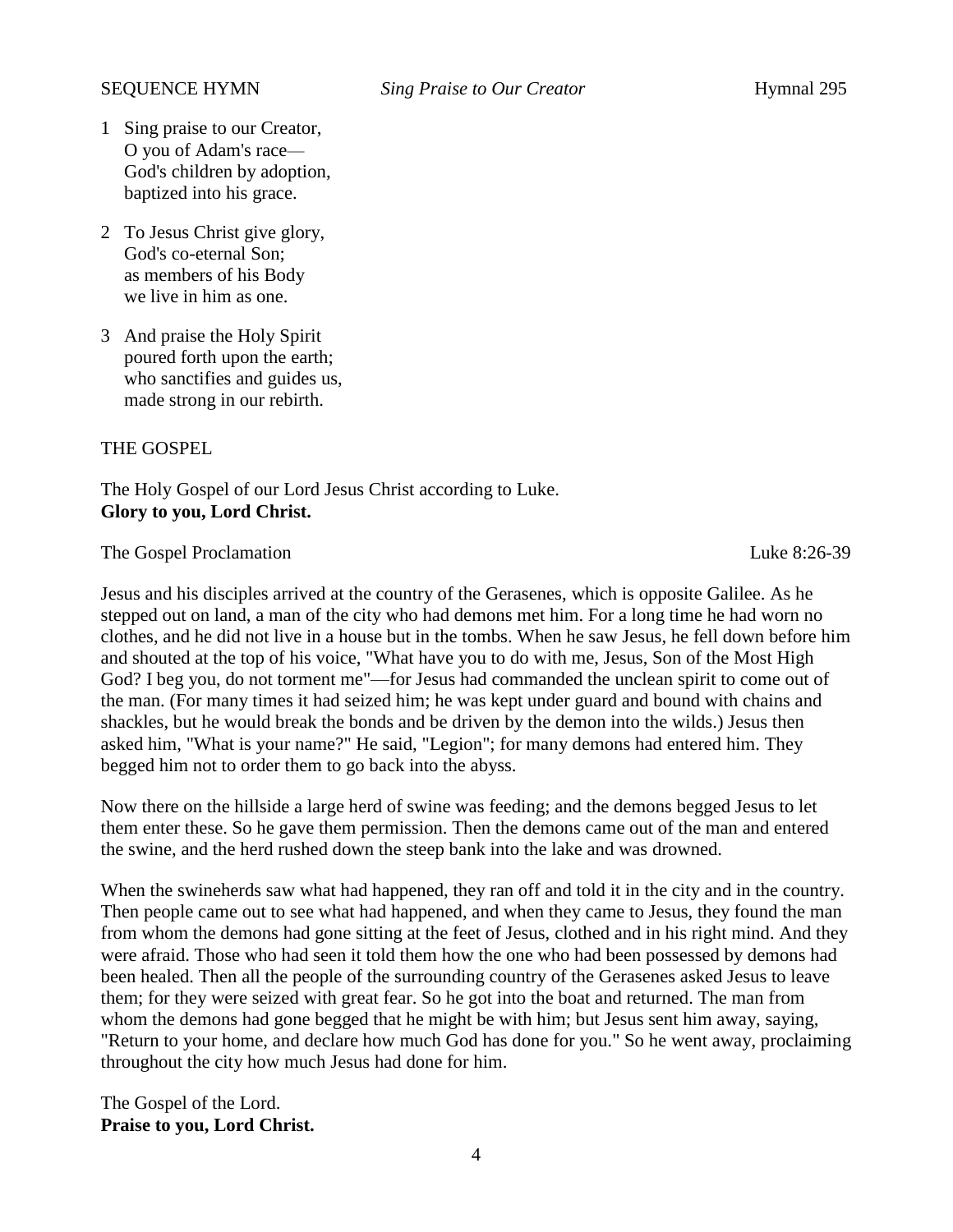| THE NICENE CREED                                                                                                                                                                                                                                                                                                                                                                                                                                                                                                                                                                                                                                                                                                                                                                                                                                                                                                                                                                                                                                                                                                                                                                                                                                                                                                | <b>BCP 358</b> |  |  |
|-----------------------------------------------------------------------------------------------------------------------------------------------------------------------------------------------------------------------------------------------------------------------------------------------------------------------------------------------------------------------------------------------------------------------------------------------------------------------------------------------------------------------------------------------------------------------------------------------------------------------------------------------------------------------------------------------------------------------------------------------------------------------------------------------------------------------------------------------------------------------------------------------------------------------------------------------------------------------------------------------------------------------------------------------------------------------------------------------------------------------------------------------------------------------------------------------------------------------------------------------------------------------------------------------------------------|----------------|--|--|
| We believe in one God, the Father,<br>the Almighty, maker of heaven and earth,<br>of all that is, seen and unseen.<br>We believe in one Lord, Jesus Christ,<br>the only Son of God, eternally begotten of the Father,<br>God from God, Light from Light, true God from true God,<br>begotten, not made, of one Being with the Father.<br>Through him all things were made.<br>For us and for our salvation he came down from heaven:<br>by the power of the Holy Spirit he became incarnate from the Virgin Mary,<br>and was made man.<br>For our sake he was crucified under Pontius Pilate; he suffered death and was buried.<br>On the third day he rose again in accordance with the Scriptures;<br>he ascended into heaven and is seated at the right hand of the Father.<br>He will come again in glory to judge the living and the dead,<br>and his kingdom will have no end.<br>We believe in the Holy Spirit, the Lord, the giver of life,<br>who proceeds from the Father and the Son.<br>With the Father and the Son he is worshiped and glorified.<br>He has spoken through the Prophets.<br>We believe in one holy catholic and apostolic Church.<br>We acknowledge one baptism for the forgiveness of sins.<br>We look for the resurrection of the dead, and the life of the world to come. Amen. |                |  |  |
| THE PRAYERS OF THE PEOPLE (Form IV)                                                                                                                                                                                                                                                                                                                                                                                                                                                                                                                                                                                                                                                                                                                                                                                                                                                                                                                                                                                                                                                                                                                                                                                                                                                                             | <b>BCP 388</b> |  |  |
| Let us pray for the Church and the world.                                                                                                                                                                                                                                                                                                                                                                                                                                                                                                                                                                                                                                                                                                                                                                                                                                                                                                                                                                                                                                                                                                                                                                                                                                                                       |                |  |  |
| <i>Each petition ends:</i> Lord, in your mercy.<br><i>Response:</i> Hear our prayer.                                                                                                                                                                                                                                                                                                                                                                                                                                                                                                                                                                                                                                                                                                                                                                                                                                                                                                                                                                                                                                                                                                                                                                                                                            |                |  |  |
| THE CONFESSION                                                                                                                                                                                                                                                                                                                                                                                                                                                                                                                                                                                                                                                                                                                                                                                                                                                                                                                                                                                                                                                                                                                                                                                                                                                                                                  | <b>BCP 360</b> |  |  |
| Let us confess our sins against God and our neighbor.<br>Silence may be kept.                                                                                                                                                                                                                                                                                                                                                                                                                                                                                                                                                                                                                                                                                                                                                                                                                                                                                                                                                                                                                                                                                                                                                                                                                                   |                |  |  |
| Most merciful God,<br>we confess that we have sinned against you in thought, word, and deed,<br>by what we have done, and by what we have left undone.<br>We have not loved you with our whole heart;<br>we have not loved our neighbors as ourselves.<br>We are truly sorry and we humbly repent.<br>For the sake of your Son Jesus Christ, have mercy on us and forgive us;<br>that we may delight in your will, and walk in your ways,<br>to the glory of your Name. Amen.<br>THE ABSOLUTION                                                                                                                                                                                                                                                                                                                                                                                                                                                                                                                                                                                                                                                                                                                                                                                                                 |                |  |  |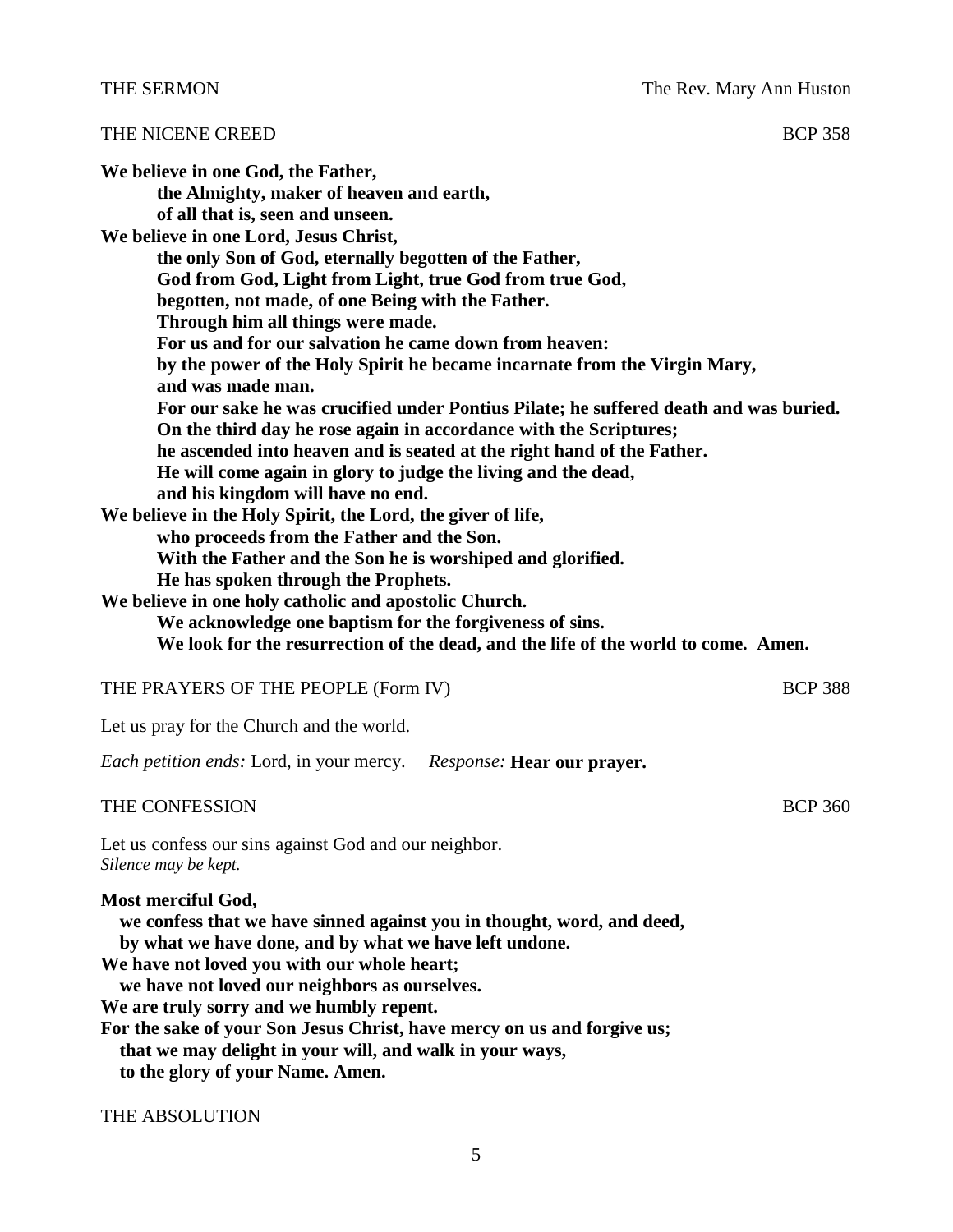THE PEACE

The peace of the Lord be always with you. **And also with you.** 

# THE LITURGY OF THE TABLE

| <b>OFFERTORY</b>                                                                                                                                                                                                                                                                                                                                                                                        |                      | Dr. David Polley                                   |  |  |  |
|---------------------------------------------------------------------------------------------------------------------------------------------------------------------------------------------------------------------------------------------------------------------------------------------------------------------------------------------------------------------------------------------------------|----------------------|----------------------------------------------------|--|--|--|
| <b>DOXOLOGY</b>                                                                                                                                                                                                                                                                                                                                                                                         |                      |                                                    |  |  |  |
| THE GREAT THANKSGIVING                                                                                                                                                                                                                                                                                                                                                                                  | Eucharistic Prayer B | <b>BCP 367</b>                                     |  |  |  |
| The Lord be with you.<br>And also with you.<br>Lift up your hearts.<br>We lift them to the Lord.<br>Let us give thanks to the Lord our God.<br>It is right to give him thanks and praise.<br>It is right, and a good and joyful thing                                                                                                                                                                   |                      | sing this hymn to proclaim the glory of your Name: |  |  |  |
| THE SANCTUS                                                                                                                                                                                                                                                                                                                                                                                             |                      | Hymnal S-125                                       |  |  |  |
| Holy, holy, holy Lord, God of power and might,<br>heaven and earth are full of your glory.<br>Hosanna in the highest. Hosanna in the highest.<br>Blessed is he who comes in the name of the Lord.<br>Hosanna in the highest. Hosanna in the highest.                                                                                                                                                    |                      |                                                    |  |  |  |
| We give thanks to you, O God  Therefore, according to his command, O Father,                                                                                                                                                                                                                                                                                                                            |                      |                                                    |  |  |  |
| We remember his death, We proclaim his resurrection, We await his coming in glory.                                                                                                                                                                                                                                                                                                                      |                      |                                                    |  |  |  |
| And we offer our sacrifice of praise  Almighty Father, now and for ever. Amen.                                                                                                                                                                                                                                                                                                                          |                      |                                                    |  |  |  |
| THE LORD'S PRAYER                                                                                                                                                                                                                                                                                                                                                                                       |                      | <b>BCP 364</b>                                     |  |  |  |
| And now, as our Savior Christ has taught us, we are bold to say,                                                                                                                                                                                                                                                                                                                                        |                      |                                                    |  |  |  |
| Our Father, who art in heaven,<br>hallowed be thy name, thy kingdom come,<br>thy will be done, on earth as it is in heaven.<br>Give us this day our daily bread.<br>And forgive us our trespasses,<br>as we forgive those who trespass against us.<br>And lead us not into temptation, but deliver us from evil.<br>For thine is the kingdom, and the power,<br>and the glory, for ever and ever. Amen. |                      |                                                    |  |  |  |
| THE BREAKING OF THE BREAD                                                                                                                                                                                                                                                                                                                                                                               |                      |                                                    |  |  |  |

Christ our Passover is sacrificed for us; **Therefore let us keep the feast.**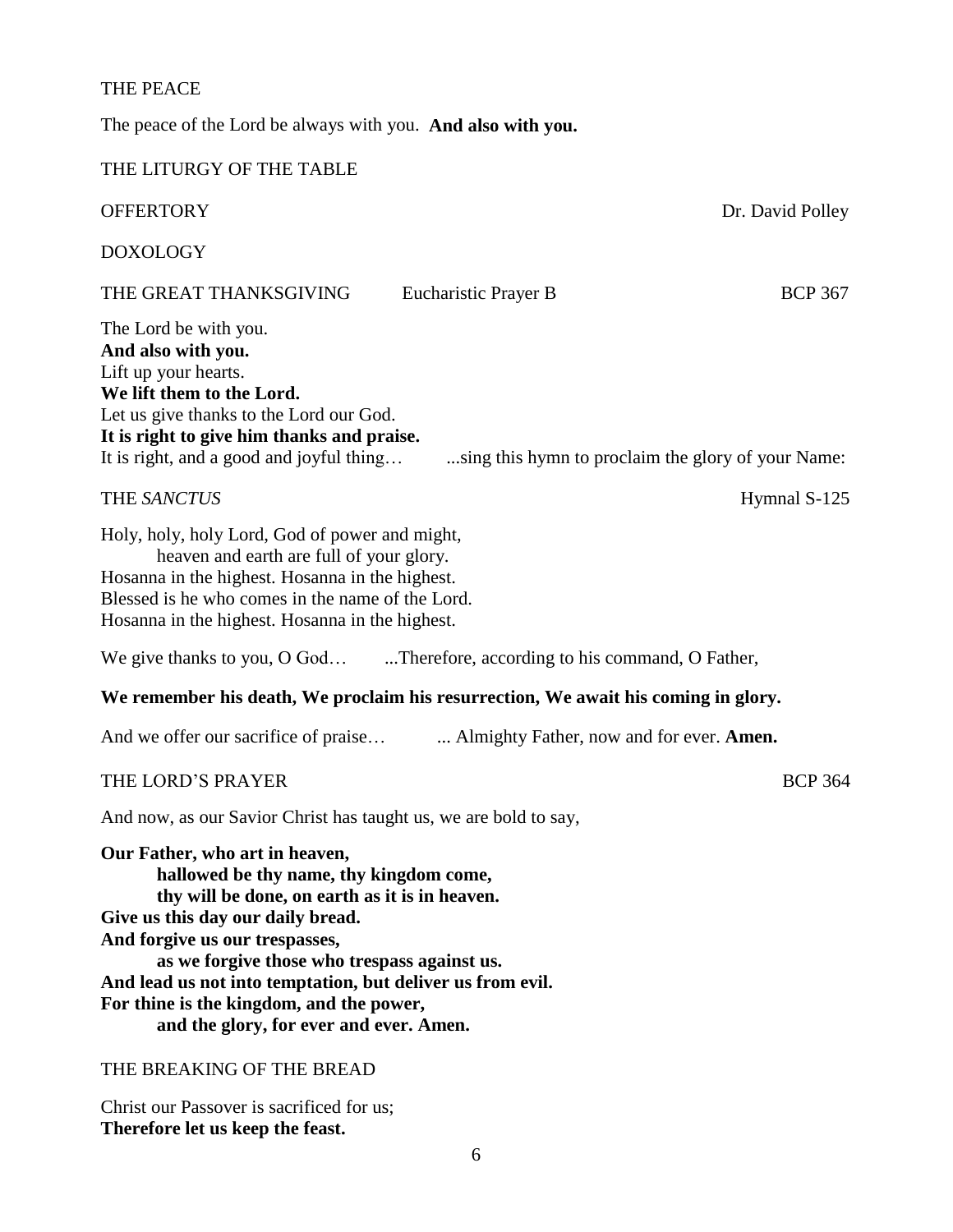#### THE FRACTION ANTHEM: *Agnus Dei* **Hymnal S-164** Hymnal S-164

Jesus, Lamb of God: have mercy on us. Jesus, bearer of our sins: have mercy on us. Jesus, redeemer, redeemer of the world: give us your peace, give us your peace.

The Gifts of God for the People of God.

### **COMMUNION HYMN** *Praise the Spirit* **Hymnal 507**

- 1 Praise the Spirit in creation, breath of God, life's origin: Spirit moving on the waters, quickening worlds to life within, source of breath to all things breathing, life in whom all lives begin.
- 2 Praise the Spirit, close companion of our inmost thoughts and ways; who, in showing us God's wonders, is himself the power to gaze; and God's will, to those who listen, by a still small voice conveys.
- 3 Praise the Spirit, who enlightened priest and prophets with the word; his the truth behind the wisdoms which as yet know not our Lord; by whose love and power, in Jesus God himself was seen and heard.
- 4 Tell of how the ascended Jesus armed a people for his own; how a hundred men and women turned the known world upside down, to its dark and furthest corners by the wind of heaven blown.
- 5 Pray we then, O Lord the Spirit, praise the Father, praise the Word, Source, and Truth, and Inspiration, Trinity in deep accord; through your voice which speaks within us we, your creatures call you Lord.

### COMMUNION HYMN *I* Come with *Joy* Hymnal 304

- 1 I come with joy to meet my Lord, forgiven, loved, and free, in awe and wonder to recall his life laid down for me.
- 2 I come with Christians far and near to find, as all are fed, the new community of love in Christ's communion bread.